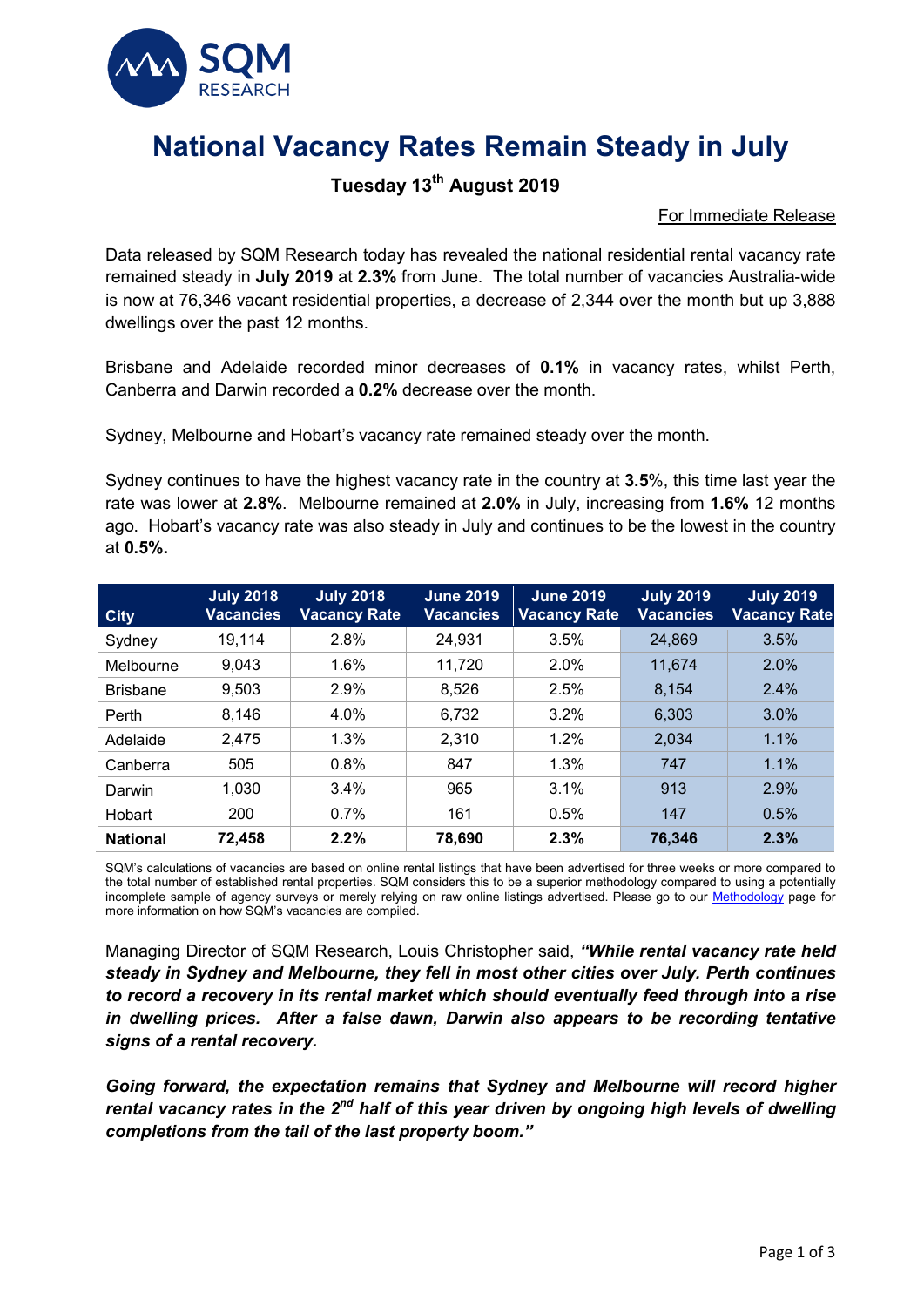

#### **Asking Rents**

Capital city asking rents declined **0.5%** for houses and **0.7%** for units for the week ending 12 August 2019 to record asking rents of \$546 per week for houses and \$438 per week for units.

In comparison, over the 12 months, asking rents for houses declined **0.4%** for houses and a **0.5%** decline for units.

Sydney asking rents for houses declined in July by **0.6%,** however houses increased by **0.2%.** Canberra and Melbourne saw a decline in both houses and units to 12 August, with Melbourne rents dropping **1.9%** for houses and **0.3%** for units, whilst Canberra rents dropped **2.5%** for houses and **0.4%** for units.

Brisbane was the only capital city to record increases in weekly rents over the month for both houses and units at **0.1%** for both.

| <b>SQM Research Weekly Rents Index</b> |                   |                               |                                  |                               |                               |  |  |  |  |
|----------------------------------------|-------------------|-------------------------------|----------------------------------|-------------------------------|-------------------------------|--|--|--|--|
| Week ending: 12 August 2019            | Rent              | <b>Change on</b><br>prev week | <b>Rolling month</b><br>% change | 12 month<br>% change          |                               |  |  |  |  |
| <b>Sydney</b>                          | <b>All Houses</b> | 685.2                         | $-2.2$ $\blacktriangledown$      | $0.2\%$ $\triangle$           | $-3.0\%$ $\blacktriangledown$ |  |  |  |  |
|                                        | <b>All Units</b>  | 499.1                         | $-1.1 +$                         | $-0.6\%$ $\blacksquare$       | $-3.1\%$ $\blacksquare$       |  |  |  |  |
| <b>Melbourne</b>                       | <b>All Houses</b> | 525.7                         | $-1.7$ $\times$                  | $-1.9\%$ $\blacksquare$       | $0.6\%$ $\blacksquare$        |  |  |  |  |
|                                        | <b>All Units</b>  | 421.4                         | $-0.4 \, \text{V}$               | $-0.3\%$ $\blacksquare$       | $2.4\%$ ▲                     |  |  |  |  |
| <b>Brisbane</b>                        | <b>All Houses</b> | 463.6                         | $1.4 \triangle$                  | $0.1\%$ $\triangle$           | $2.5\%$ $\triangle$           |  |  |  |  |
|                                        | <b>All Units</b>  | 374.4                         | 0.6 <sub>A</sub>                 | $0.1\%$ $\triangle$           | $1.1\%$ $\triangle$           |  |  |  |  |
| <b>Perth</b>                           | <b>All Houses</b> | 435.7                         | 3.3 <sub>th</sub>                | $-0.9\%$ $\blacksquare$       | $2.9\%$ $\blacksquare$        |  |  |  |  |
|                                        | <b>All Units</b>  | 338.4                         | $-1.4$ $\triangledown$           | $0.2\%$ $\blacktriangle$      | $4.5\%$ $\blacktriangle$      |  |  |  |  |
| <b>Adelaide</b>                        | <b>All Houses</b> | 398.7                         | $0.3 \triangle$                  | $-0.3\%$ $\blacktriangledown$ | $4.1\%$ $\triangle$           |  |  |  |  |
|                                        | <b>All Units</b>  | 312.5                         | 0.5 <sub>A</sub>                 | $1.0\%$ $\triangle$           | $4.4\%$ $\triangle$           |  |  |  |  |
| <b>Canberra</b>                        | <b>All Houses</b> | 610.5                         | $-3.5 \times$                    | $-2.5\%$ $\blacksquare$       | $-2.4\%$ $\blacktriangledown$ |  |  |  |  |
|                                        | <b>All Units</b>  | 459.2                         | $-1.2$ $\blacktriangledown$      | $-0.4\%$ $\blacksquare$       | $5.0\%$ $\blacktriangle$      |  |  |  |  |
| <b>Darwin</b>                          | <b>All Houses</b> | 513.3                         | $-5.3 \blacktriangledown$        | $-2.9\%$ $\blacktriangledown$ | $-0.9\%$ $\blacktriangledown$ |  |  |  |  |
|                                        | <b>All Units</b>  | 374.2                         | $2.8$ ▲                          | $1.8\%$ $\triangle$           | $-7.6\%$ $\blacksquare$       |  |  |  |  |
| <b>Hobart</b>                          | <b>All Houses</b> | 445.1                         | $-3.1 \times$                    | $0.9\%$ $\blacksquare$        | $11.2\%$ $\triangle$          |  |  |  |  |
|                                        | <b>All Units</b>  | 393.5                         | $-4.5$ $\blacktriangledown$      | $-2.5\%$ $\blacktriangledown$ | $9.2\%$ $\blacktriangle$      |  |  |  |  |
| <b>National</b>                        | <b>All Houses</b> | 440.0                         | 0.0                              | $-0.2\%$ $\blacksquare$       | $1.6\%$ $\triangle$           |  |  |  |  |
|                                        | <b>All Units</b>  | 368.0                         | 1.0 <sub>A</sub>                 | $0.5\%$ $\triangle$           | $3.7\%$ $\triangle$           |  |  |  |  |
| <b>Cap City Average</b>                | <b>All Houses</b> | 546.0                         | $-1.0 \times$                    | $-0.5\%$ $\blacksquare$       | $-0.4\%$ $\blacksquare$       |  |  |  |  |
|                                        | <b>All Units</b>  | 438.0                         | $-1.0$ $\times$                  | $-0.7\%$ $\blacksquare$       | $-0.5\%$ $\blacktriangledown$ |  |  |  |  |

#### Source: [www.sqmresearch.com.au](http://www.sqmresearch.com.au/)

SQM's calculations of vacancies are based on online rental listings that have been advertised for three weeks or more compared to the total number of established rental properties. SQM considers this to be a superior methodology compared to using a potentially incomplete sample of agency surveys or merely relying on raw online listings advertised. Please go to our [methodology page](https://sqmresearch.com.au/pdfs/methodologydocumentrentsindex.pdf) for more information on how SQM's vacancies are compiled.